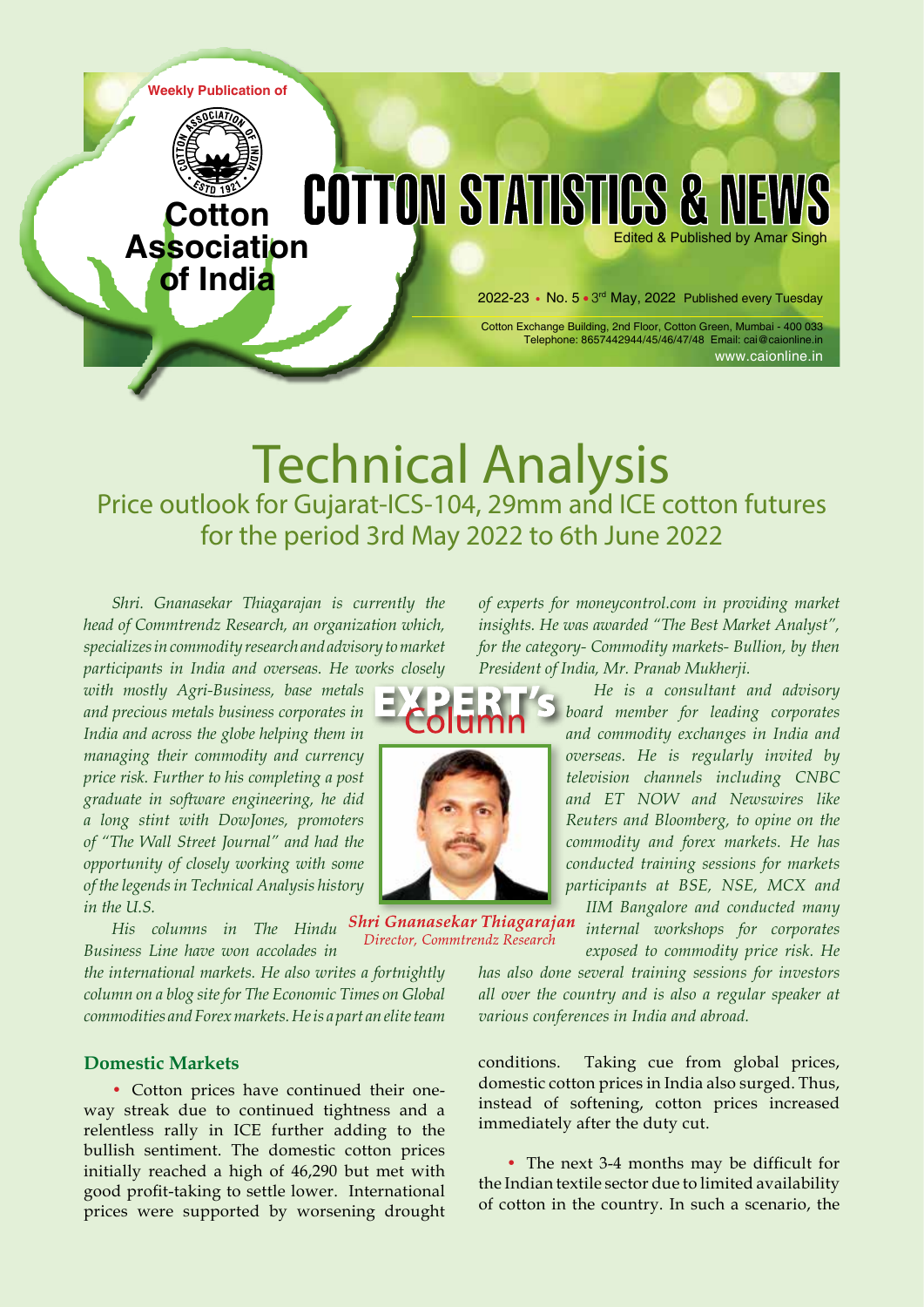government may temporarily ban export of cotton if prices continue to rise. Upendra Prasad Singh, Secretary, Ministry of Textiles, has given indications for the same, but there is no timeline from the government.

• At present, cotton exports from India are decreasing sharply due to the price disparity. According to CAI, about 50 lakh bales i.e., about 15 percent of the total crop is left with the farmers. Of this, about 10 lakh bales can arrive in the current season. CAI has estimated total exports of 45 lakh bales in this season. Thus, negligible export of cotton is possible in the forthcoming months. So, there may not be a sharp downfall in cotton prices if export is banned.

#### **International Markets**

• ICE cotton futures fell more than 1% on Tuesday, as some investors locked in profits after a rally in the previous session. Futures rose near 3% in previous session, boosted by supply concerns and mill buying. Oil slipped by more than 1% as concerns about demand due to China's prolonged COVID lockdowns outweighed support from a possible European oil embargo on Russia over its actions in Ukraine.

• Beijing, reporting dozens of new cases daily, is mass-testing residents to avert a lockdown similar to Shanghai's over the past month. Covid-19 lockdowns and travel restrictions in major Chinese cities could weaken demand for commodities, helping offset the supply-chain snarls and dwindling inventories resulting from the Russian invasion. While prices for many commodities remain above pre pandemic levels, their retreat from records eases some immediate concerns about supply shocks adding to an inflationary spiral.

• Where from here? We can expect a great deal of volatility for the next couple of weeks as the market reacts to the news of the day. Plains of Texas received two to six inches of rain over the weekend. However, with the market weighing the positives of a large volume of on-call sales and unfavourable soil conditions in the southwest versus an inevitable decline in demand, there appears to be support at lower levels. However, market rallies cannot be sustained on supply issues alone and demand concerns will eventually weigh on prices.

#### **Shankar 6 Guj ICS Price Trend**

As mentioned in the previous update, more upside is likely to 26,500 at least in the near-term, with a possibility even to extend higher. Prices moved exactly in line with our expectations so far. But the up move is underway, without any major corrections that warn of equally sharp retracements if and when it happens. A potential target lies around 27,500-28,000 levels which is expected to strongly repulse upside attempts.

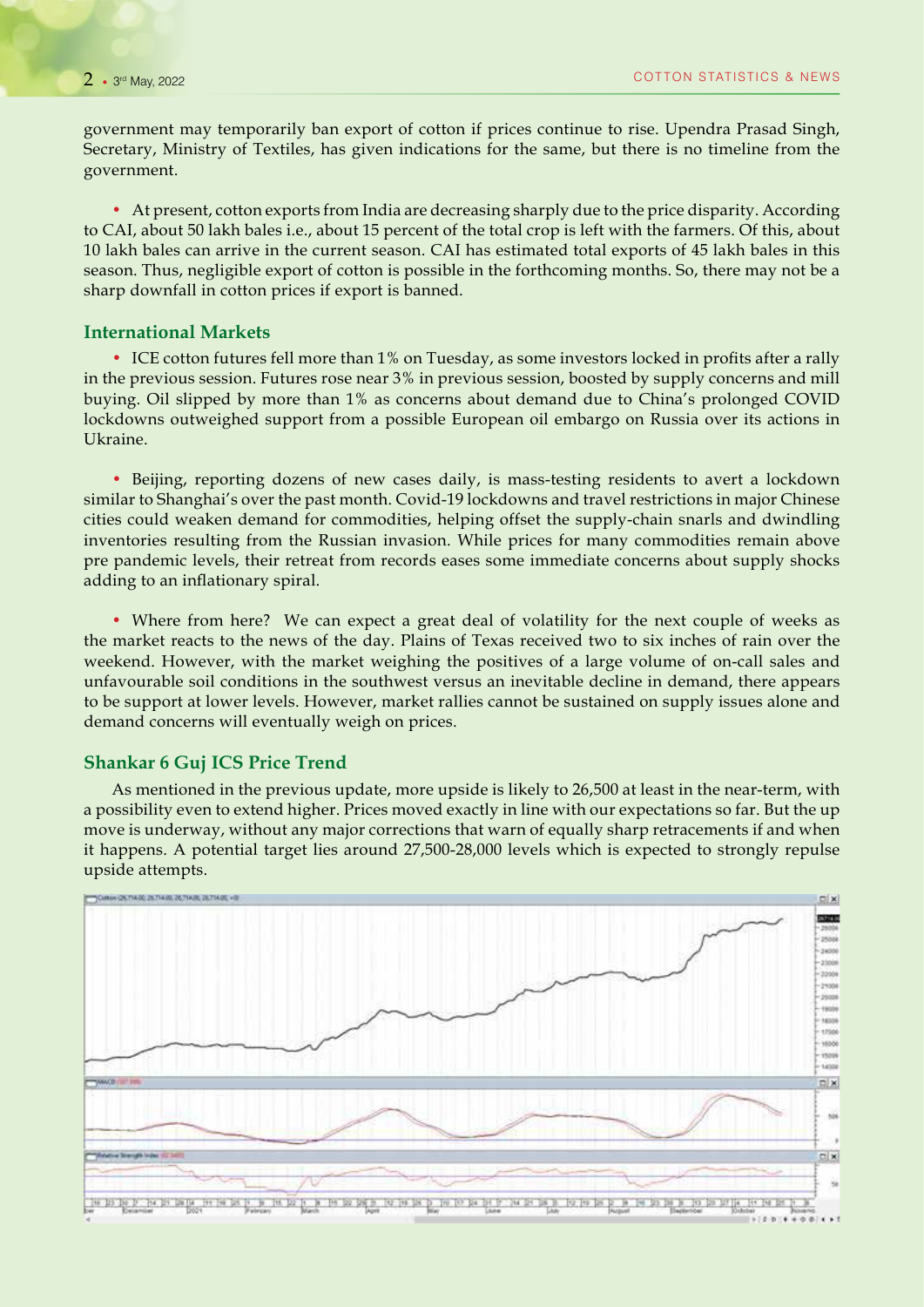### **Since 1921,** we are dedicated to the cause of Indian cotton.

Just one of the reasons, you should use our Laboratory Testing Services.

The Cotton Association of India (CAI) is respected as the chief trade body in the hierarchy of the Indian cotton economy. Since its origin in 1921, CAI's contribution has been unparalleled in the development of cotton across India.

The CAI is setting benchmarks across a wide spectrum of services targeting the entire cotton value chain. These range from research and development at the grass root level to education, providing an arbitration mechanism, maintaining Indian cotton grade standards, issuing Certificates of Origin to collecting and disseminating statistics and information. Moreover, CAI is an autonomous organization portraying professionalism and reliability in cotton testing.

The CAI's network of independent cotton testing & research laboratories are strategically spread across major cotton centres in India and are equipped with:

- State-of-the-art technology & world-class Premier and MAG cotton testing machines
- HVI test mode with trash% tested gravimetrically

#### **LABORATORY LOCATIONS**

**Current locations : Maharashtra** : Mumbai; Yavatmal; Aurangabad; Jalgaon **Gujarat :** Rajkot; Ahmedabad **Andhra Pradesh :** Adoni  **Madhya Pradesh :** Khargone **Karnataka :** Hubli **Punjab :** Bathinda **Telangana:** Warangal, Adilabad



#### **COTTON ASSOCIATION OF INDIA**

Cotton Exchange Building, 2nd Floor, Opposite Cotton Green Railway Station, Cotton Green (East), Mumbai - 400 033, Maharashtra, INDIA<br>Tel.: +91 8657442944/45/46/47/48 • E-mail: cai@caionline.in • www.caionline.in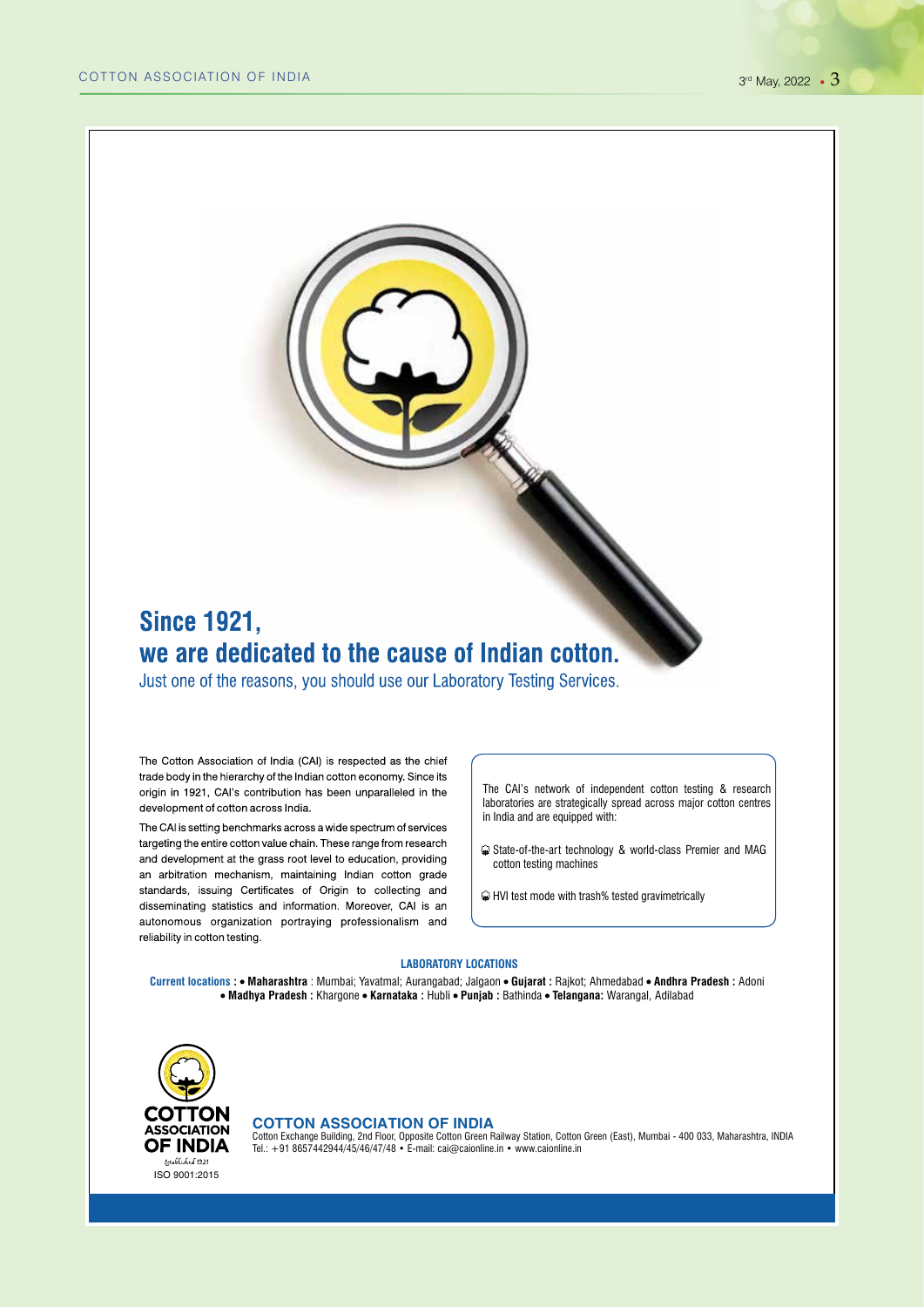#### **MCX May Contract Chart**

The MCX benchmark cotton prices moved higher as expected. As mentioned earlier, charts continue to be bullish for 45,000 or even higher to 46,500 before any chances of a sustained correction. A push above 46350 would be a bullish sign, hinting at further advance towards 46,900 or even higher to 47,300 in a couple of weeks. However, an unexpected dip below 45,300 would warn about the possibility of prices declining to 43,800 where initial supports kick-in. Favoured view expects more upside initially followed by a strong correction to 43,500-800 and only a failure to hold here could result in a sharper decline subsequently.



#### **ICE Cotton Futures**

As mentioned earlier, most of our expectations on the upside have overshot and the chart's structure and indicators are bullish for a rise towards \$1.48 or even higher to \$1.53. We are at these levels presently and still looking for trend reversal signs that seems to be elusive. This makes us believe that we could edge higher more towards \$160-165 levels on the upside where strong resistance kick in. However, if external markers like the weather does not show any improvements, speculators could be taking aim at the all-time highs at \$2.11 reached in March 2011.



#### **Conclusion:**

The domestic prices are at peaks never seen before and corrections are quite shallow and unable to see any follow-through selling. But the entire markets are skewed on the long side, which could lead to terrible consequences as seen in the past. International cotton futures are showing bullish signs and it needs to be seen if markets are able to take the \$1.65 levels, which could be a strong resistance.

Both in 2011 and 2018 the on-call sales positions bloated like how we are at present and the end was not a happy one for the industry; which panicked and bought at high prices. Important support is at \$1.42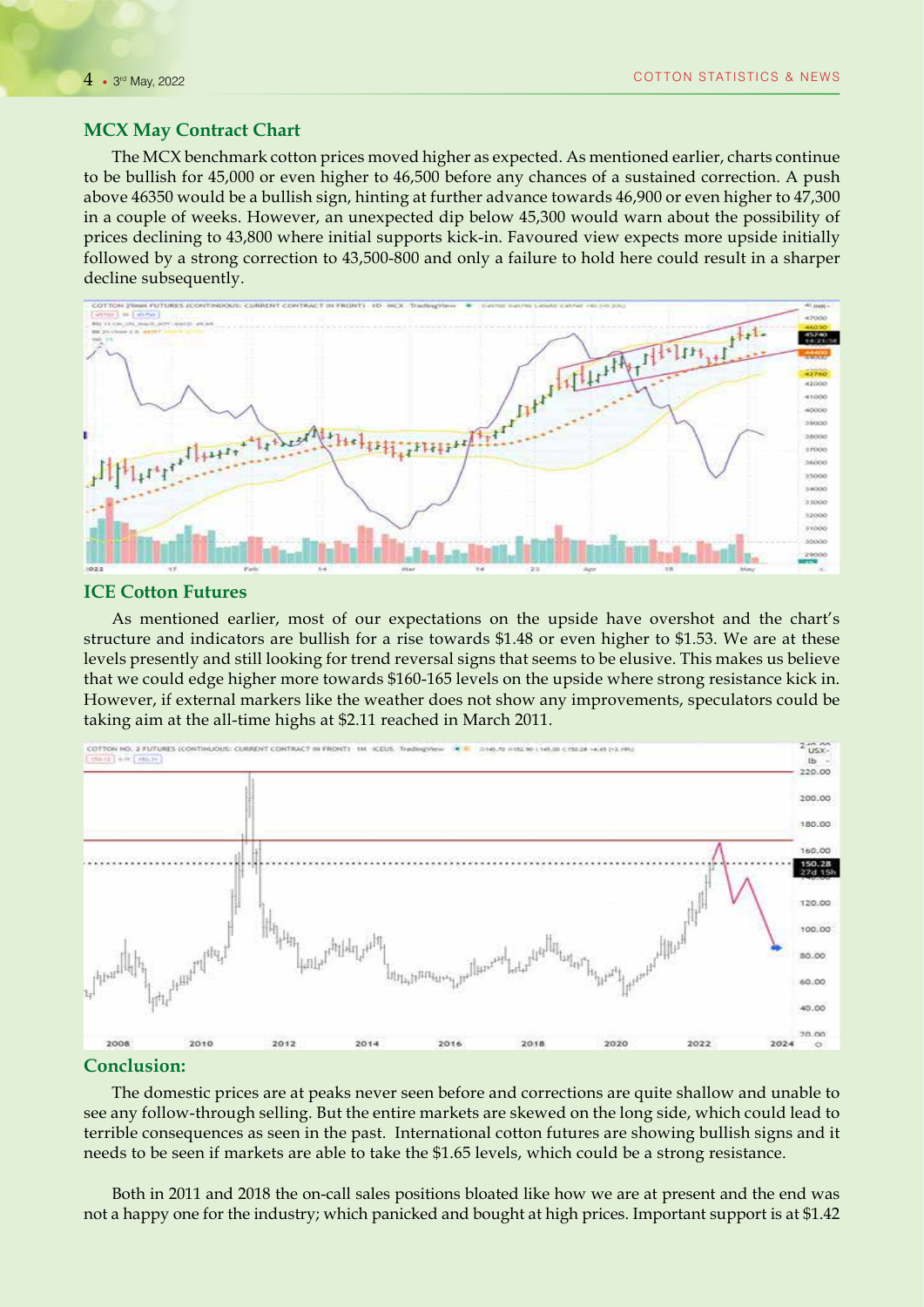followed by \$1.38c on the downside and in that zone, prices could find a lot of buying interest again. The domestic prices have risen sharply higher and much higher relative to international prices, and perfectly in line with our expectations over the past several months now. The international price indicates that it is in the process of a further rise followed by a downward correction in the coming sessions.

For Guj ICS supports are seen at 25,500/qtl and for ICE May cotton futures at \$1.42 followed by \$1.35c. The domestic technical picture looks extremely overdone and one needs to be cautiously bullish, as prices are ruling at all-time highs. It could however grind higher. The international prices are relatively more bullish compared to the domestic prices presently. Though we have been expecting domestic prices to see a sharp retracement lower, it hasn't materialised yet. Therefore, we can expect sharp moves lower in domestic prices after making new highs and international prices to remain neutral to mildly bearish going forward.

## US\$INR Monthly Report for May 2022

*Shri. Anil Kumar Bhansali, Head of Treasury, Finrex Treasury Advisors LLP, has a rich experience of Banking and Foreign Exchange for the past 36 years. He was a Chief Dealer with an associate bank of SBI*

We expect USDINR to remain volatile and trade in the wide range of 75.50-77.30 for May 2022. The major events to be in focus will be

FOMC policy outcome on 4th May and the LIC IPO which is set to open on 4th May and is likely to close on

9th May. Development regarding Russia-Ukraine wars crisis, FII flows and RBI stance to maintain stability in Rupee will also be on the radar. RBI has been selling dollars above 76.50 and despite DXY testing nearly 104 levels, almost a 20-yr high, USDINR is quite stable.

Following will be the key triggers for USDINR in the month of May:-

 $\checkmark$  FOMC Policy outcome on 4th May 2022: The US Federal Open Market Committee (FOMC) is scheduled to meet on 3rd-4th May 2022 and it is anticipated that the Fed could raise the interest rates by 50 bps in May meeting. However, the Fed's stance for further rate hikes in June and July will be in focus as current expectation is of again 50-bps in June as well as July.

 $\checkmark$  LIC IPO: The much-awaited LIC IPO is set to open on 4th May and is likely to close on 9th May. Price band has been set at Rs. 902 to Rs. 949, with a discount of Rs. 60 for policyholders and





Shri. Anil Kumar Bhansali **Head of Treasury, Finrex Treasury Advisors LLP** 

Rs. 45 for retail and employees. The government, which wholly owns the insurance behemoth, plans to raise an amount of Rs. 21,000 crore by selling around 22 crore shares which is equivalent to a 3.5 percent stake. This may lead downside in USDINR to some extent.

 $\checkmark$  Ukraine – Russia war crisis: Investors will remain sensitive to any news regarding Russia-Ukraine front and will react accordingly, thus effecting the market sentiments. Intensifying situation

due to any more sanctions by major economies on Russian products and delay in talks progress will create volatility in market.

 $\checkmark$  Brent oil prices: Brent oil continued to remain above \$100/bl. Prices will take cues from concerns over supply tightness in the market, while demand worries from China on Shanghai lockdowns and as Beijing expands mass testing may limit gains. Any escalation in Russia-Ukraine may lead to further upside.

 $\checkmark$  FII sell off continues: Domestic markets continued to experience outflows for the seventh month in a row. From Oct 2021-Apr 2022 total outflows counts at \$24.338 bn. In CY 2022 from January to April total outflows stands at \$18.413 bn, with April witnessing FII's selling of \$2.961bn (as of 29th Apr 2022).

 $\checkmark$  RBI Forex strategy: In order to maintain the USDINR in the range, RBI bought US dollar to protect downside at around 75.50-75.30 and is also protecting upside at around 76.75-77.00.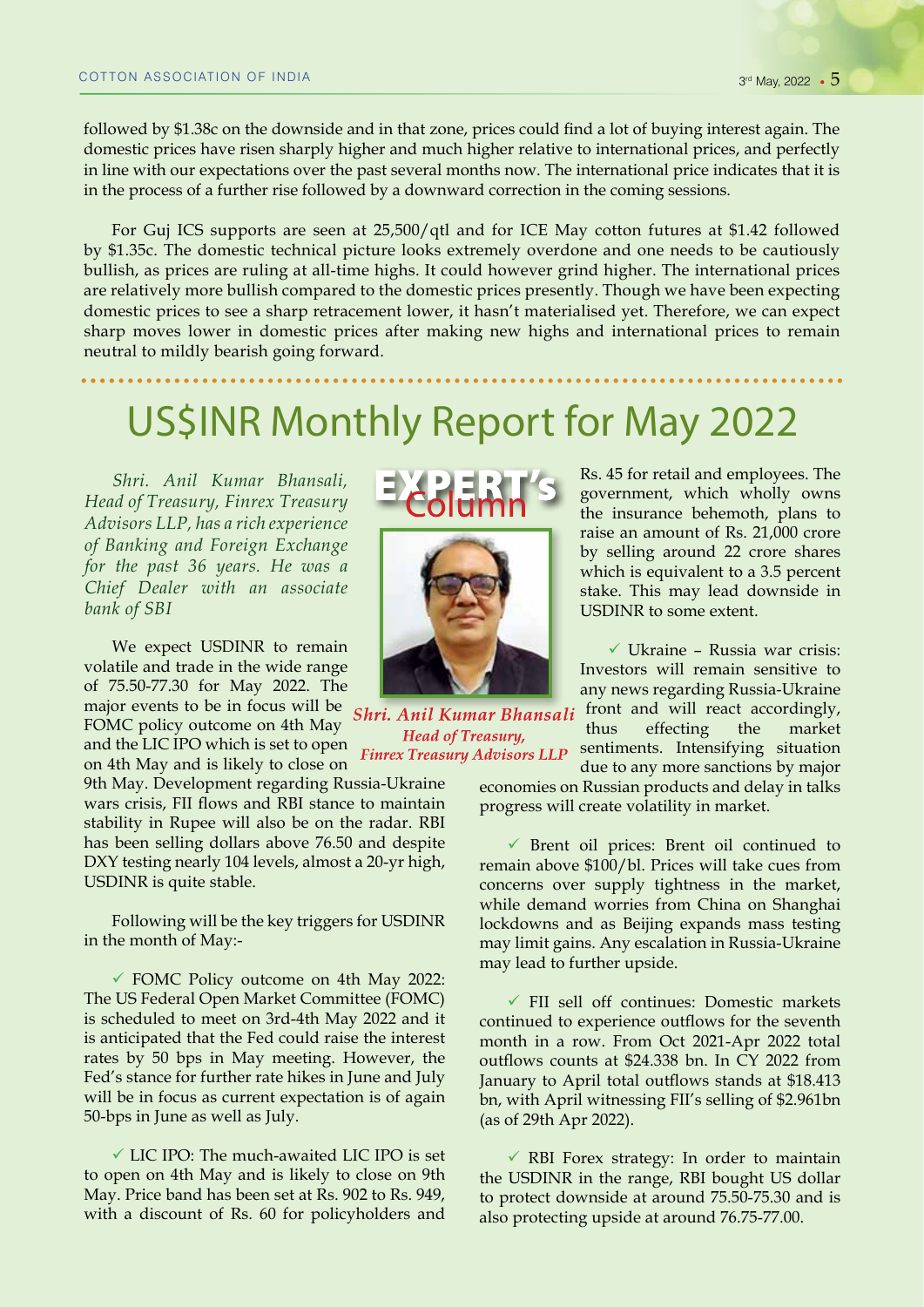